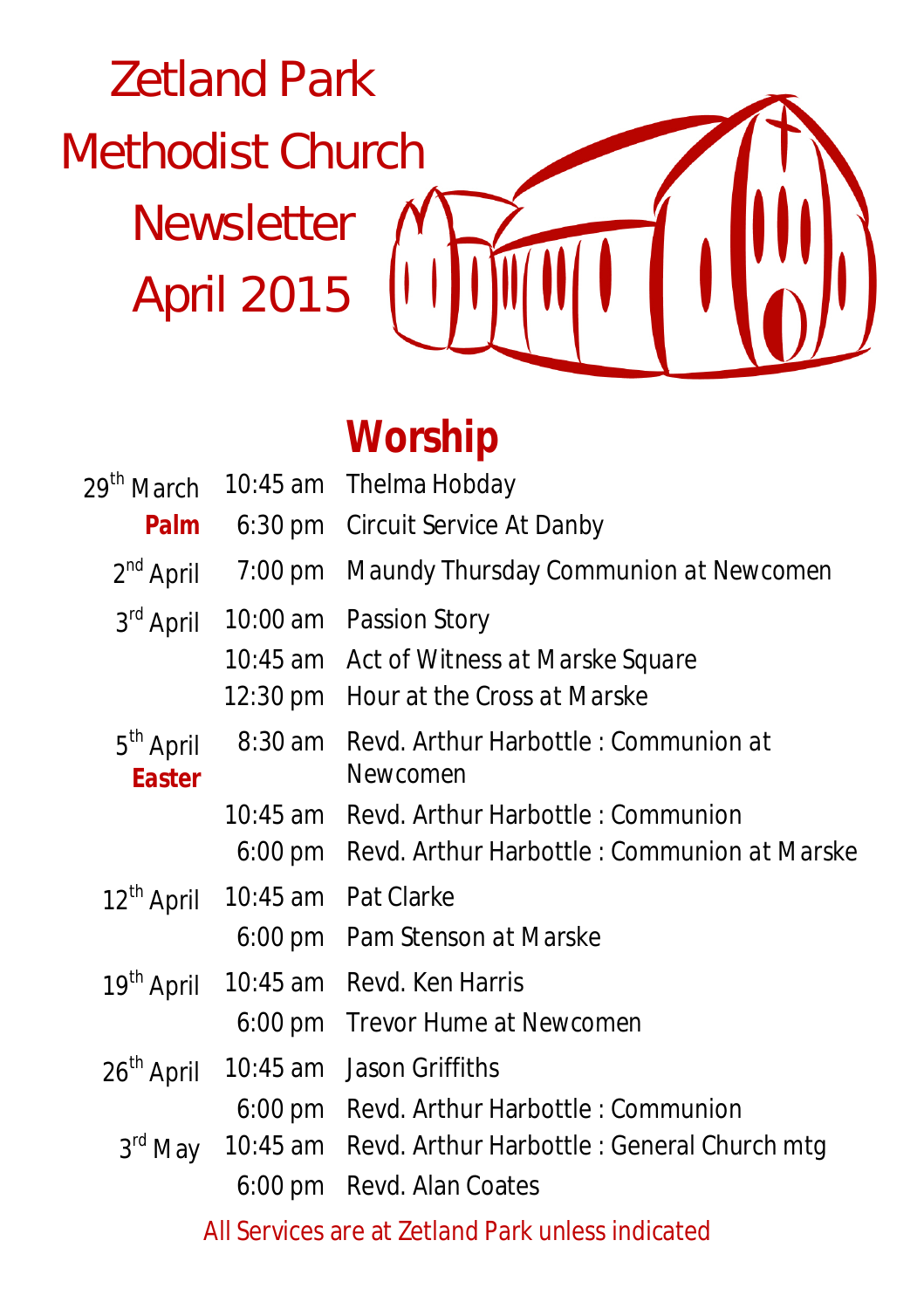#### **A Lent Course**

**COMPASS** - a new course by the Methodist Church which allows an opportunity to explore what we believe about God, Jesus, the Holy Spirit and much more. It is similar to but different from Alpha, Emmaus, Christianity Explored etc.

This will run weekly throughout Lent at 10 am on Mondays in the Clarkson Room at Newcomen Methodist Church and probably for a couple of weeks beyond. **Circuit** 

ALL are WELCOME.

Any questions? Just ask Arthur Harbottle!

**Zetland Park Methodist Church**

# **An Evening of Popular Classics**

| Presented by   | Eva Sykes (contralto)                                                            |  |  |
|----------------|----------------------------------------------------------------------------------|--|--|
| With           | Joanne Mc Collarth and<br>Barbara Heatley (sopranos)<br>Sarah Nelson (contralto) |  |  |
| Accompanied by | Barry Cope on piano                                                              |  |  |

## Wednesday 22<sup>nd</sup> April 2015 7.30 p.m.

With Light Refreshments

# **Monthly Prayer Meetings**

11th April 10 am - 12 noon at Zetland Park followed by soup lunch

2<sup>nd</sup> May 8:30 - 9:30 am at<mark>)</mark> **Lealholm** 

**Community Lunch Club** Eats midday Tuesday

#### **Fellowship**

Meets 7:30pm every Wednesday

April 8 : Cath and Tony Lynn - Slides on Saltburn April 22 : Concert

April 1, 15, 29 speaker to be confirmed

#### **Prayer and Meditation**

10:00am Friday 24<sup>th</sup> April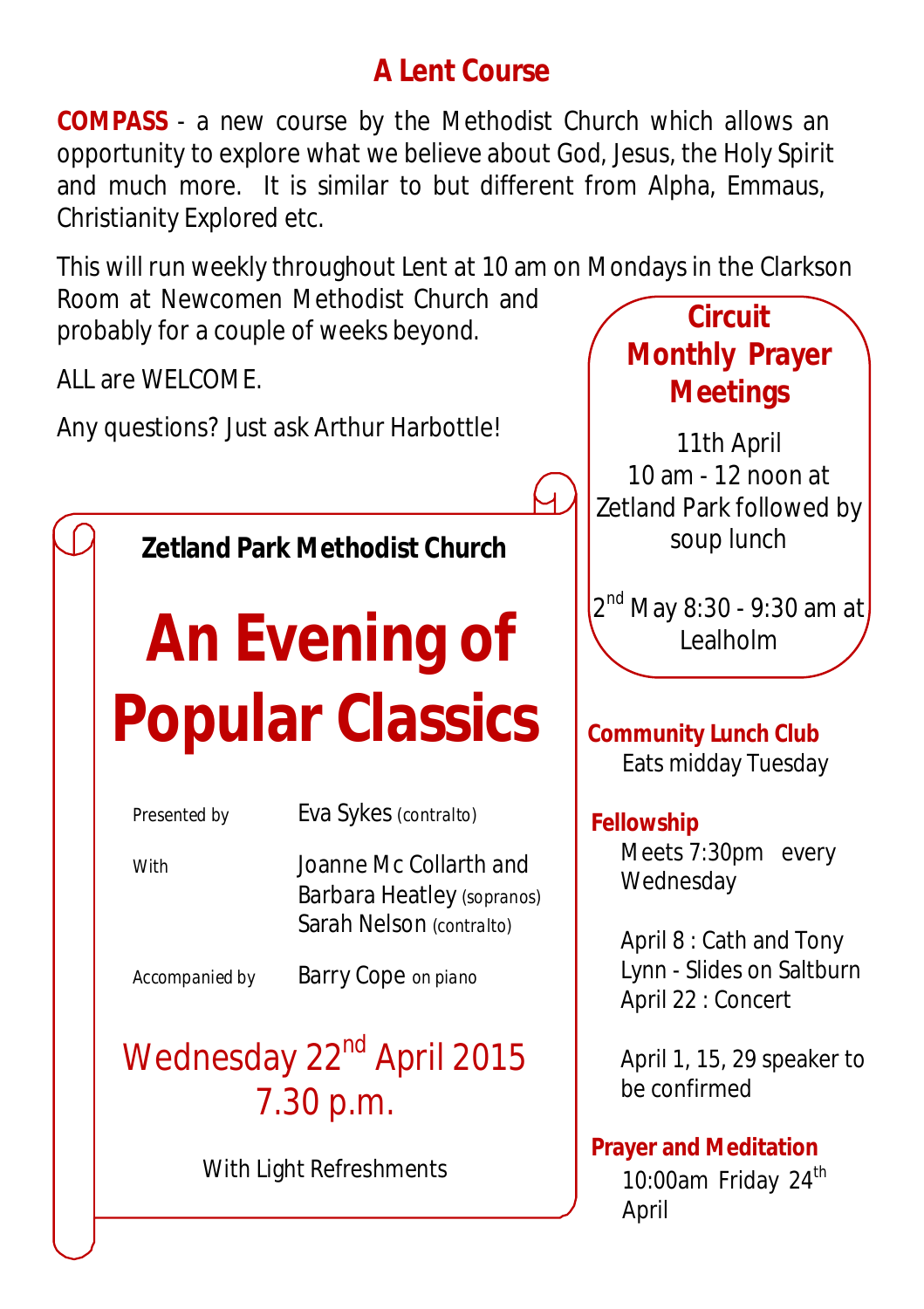#### **Letter from Arthur**

Ever since hearing my mother speak of the experience of witnessing a total solar eclipse when she was 5 years old I have wanted to share that same experience, so far without a realistic opportunity presenting itself. For Mum it was clearly a dramatic experience and despite her young age the intensity of the memory never left her - she was transformed by it! Alas, the one which took place this month (March), which saw totality as near as the Faroe Isles, did not come to my attention until after all the affordable trips there had already long been booked up! To have been "so near and yet so far" from fulfilling a life-time ambition leaves one feeling as gutted as I was about failing to find the time to complete my MA two years ago. Alas opportunities come and go ... passing you by if you don't grab them with both hands. Since the next total solar eclipse in Europe is not until 2026, a couple of years after I have retired, we shall have to wait to see if health and opportunity hold up!

Two points from this silly story from my life:

1) At Easter we celebrate again the resurrection of our Lord Jesus Christ. Reading the Bible accounts leaves you in no doubt about the life-transforming experience upon those disciples who witnessed it. Yes, doubt to begin with but then transformed into confident and strong witnesses of what humanly seemed impossible. Their confidence was infectious and their energy and joy unquenchable. It was the driving force behind the incredible growth and expansion of the early church. Some Christians today are like that - but many have some doubts or questions which perhaps stop them from knowing that transformation, that confidence, that inner joy. If you are one of these, don't worry, just keep walking in faith and trust and one day you will find that same life-transforming event has happened. Even for the Wesley brothers it took years and years of faithful (even if not very fulfilling) ministry before their 'Aldersgate experience'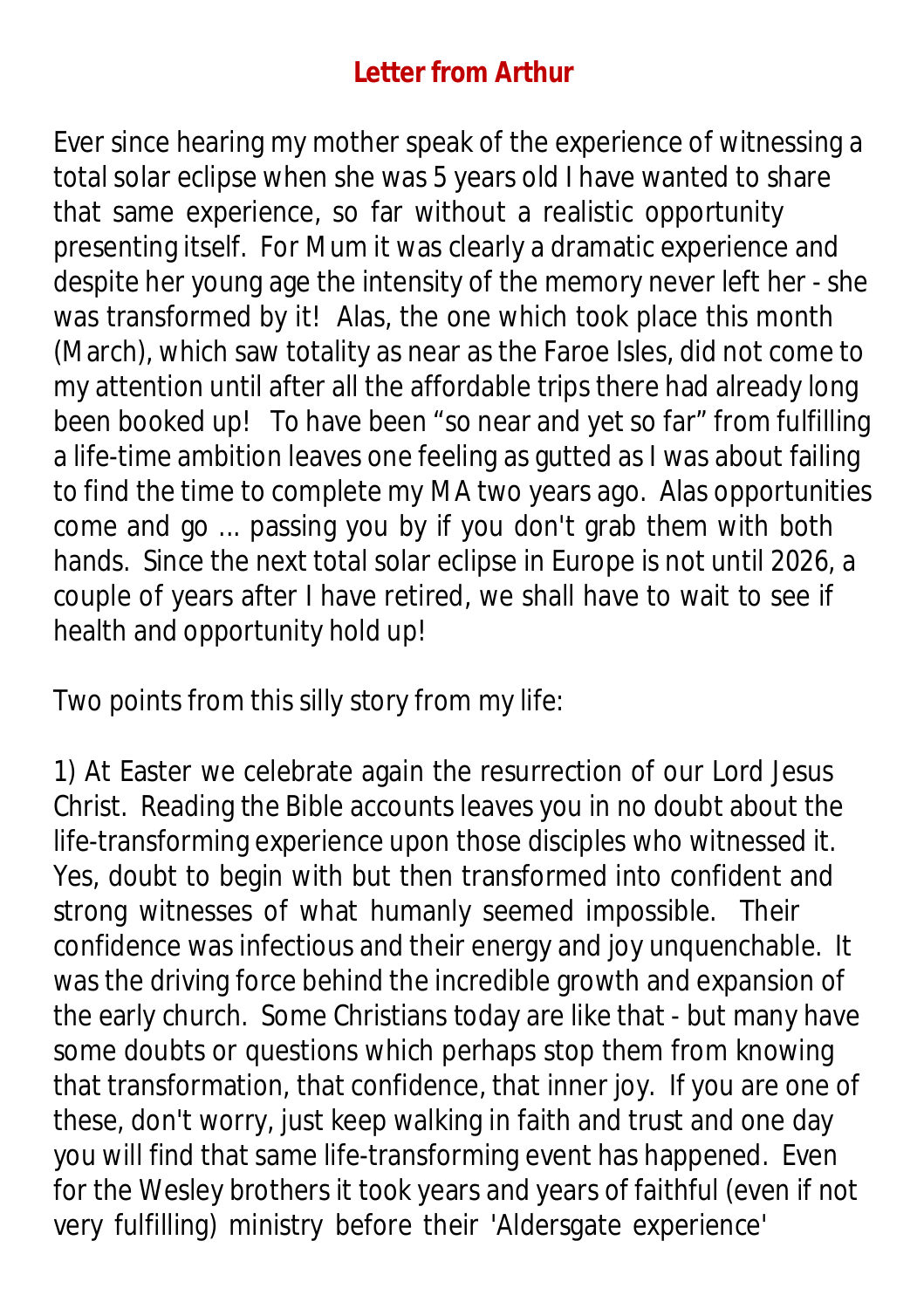transformed them. Be inspired by the transformational experience resurrection faith has on others but keep seeking it until you experience it yourself - or even experience it again!

2) Never miss an opportunity that God lays in your path to experience him, and life, more deeply. Too often in church our doing - oh, yes, I know there is always so much to be done - our doing gets in the way of our being! Go on retreat, read a good Christian book, go to hear a celebrated preacher, take time to talk with other Christians about your shared faith - and yes - your doubts, too! And above all take time to talk and listen to God. Also remember that life, family, your friends, your relaxation, your skills - everything which makes you you - are gifts from God to used and enjoyed to the full! Don't make the same mistake too many Ministers do - of neglecting yourself! My piano and organ playing skills are now on their knees just because over so many years I haven't taken time to enjoy playing, which is tragic really, but probably now beyond repair! As was said, "Rome wasn't built in a day", nor will be the kingdom of God. It is a process of happening, of people discovering and growing, of the church serving and witnessing! Resurrection faith is about how we live, not just about what we do!

May the joy of the risen Christ be known to you.

Arthur

| Minister: | Revd. W Arthur Harbottle            |
|-----------|-------------------------------------|
|           | 177 Redcar Lane, Redcar TS10 2EJ    |
| Tel:      | 01642 483927                        |
| Email:    | minister@zetlandparkmethodist.co.uk |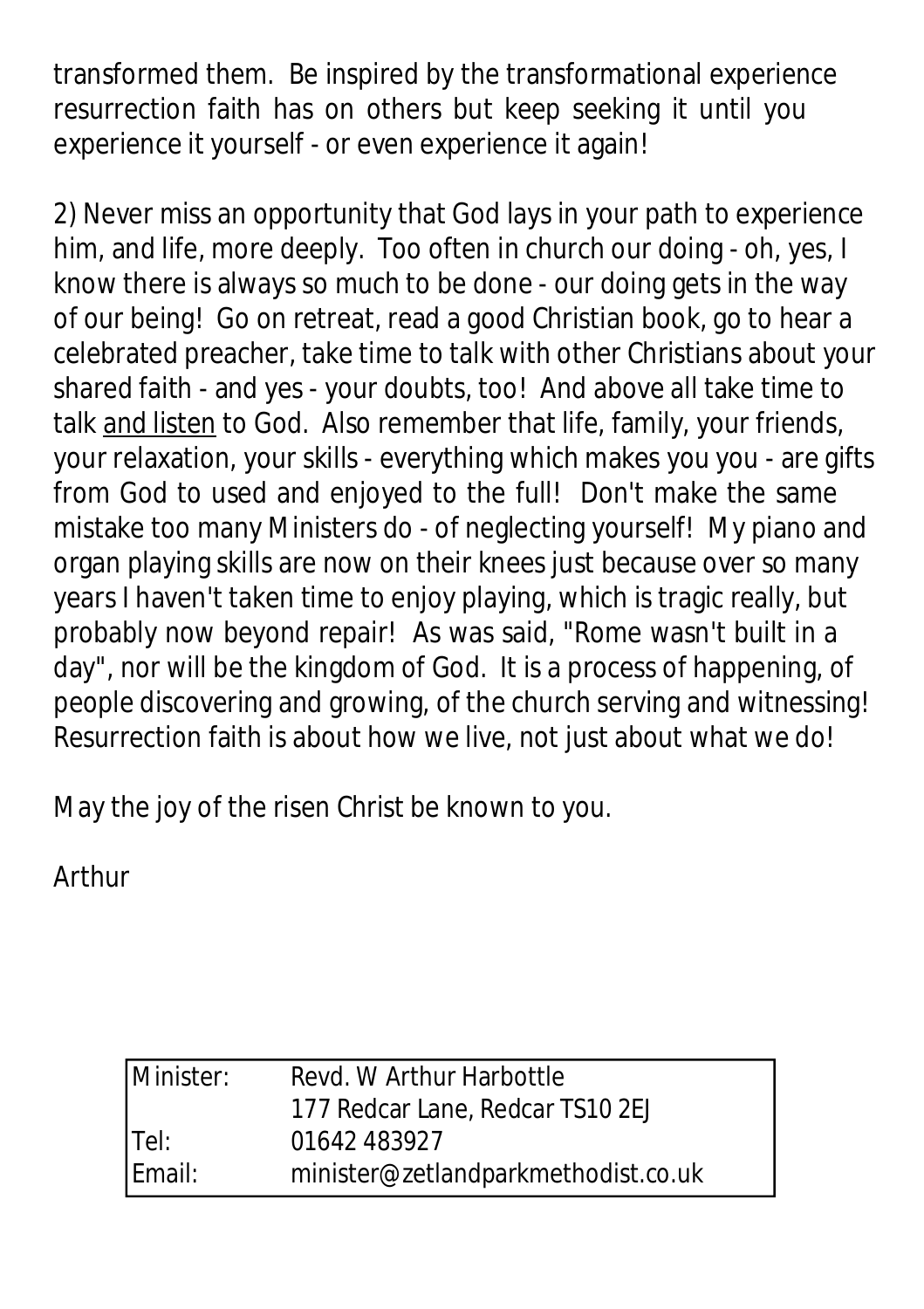#### **CHRISTIAN AID 2015**

It's coming up to that time of year again when I start to encourage (sounds better than nag!) everyone to get involved in raising money for and awareness of Christian Aid and the work it does.

Although it is hard work door to door and envelope collections do raise a lot of money and are a great witness of faith. If you are not comfortable with collecting envelopes it is a great help if you can post them or take some for family and friends who because we can't cover everywhere may not get an envelope through the door. If you are able to help in any way, please contact me

The other fund raiser is going to be a "How many different things can you get in a sandwich bag?" challenge! If you want to get people to sponsor you then even better.

Rules are simple

- Ø No creatures/insects (alive or dead)
- Ø Nothing sharp
- Ø Only one of each item
- $\emptyset$  Items to be listed on the form
- $\varnothing$  Bag must be able to be closed

Prizes for the most sponsorship money (though you can just do the challenge), the most items and the most interesting/weirdest item (as decided by me!!). Entry is free for under 18s and 50 pence for adults

Thank you in anticipation,

Sandie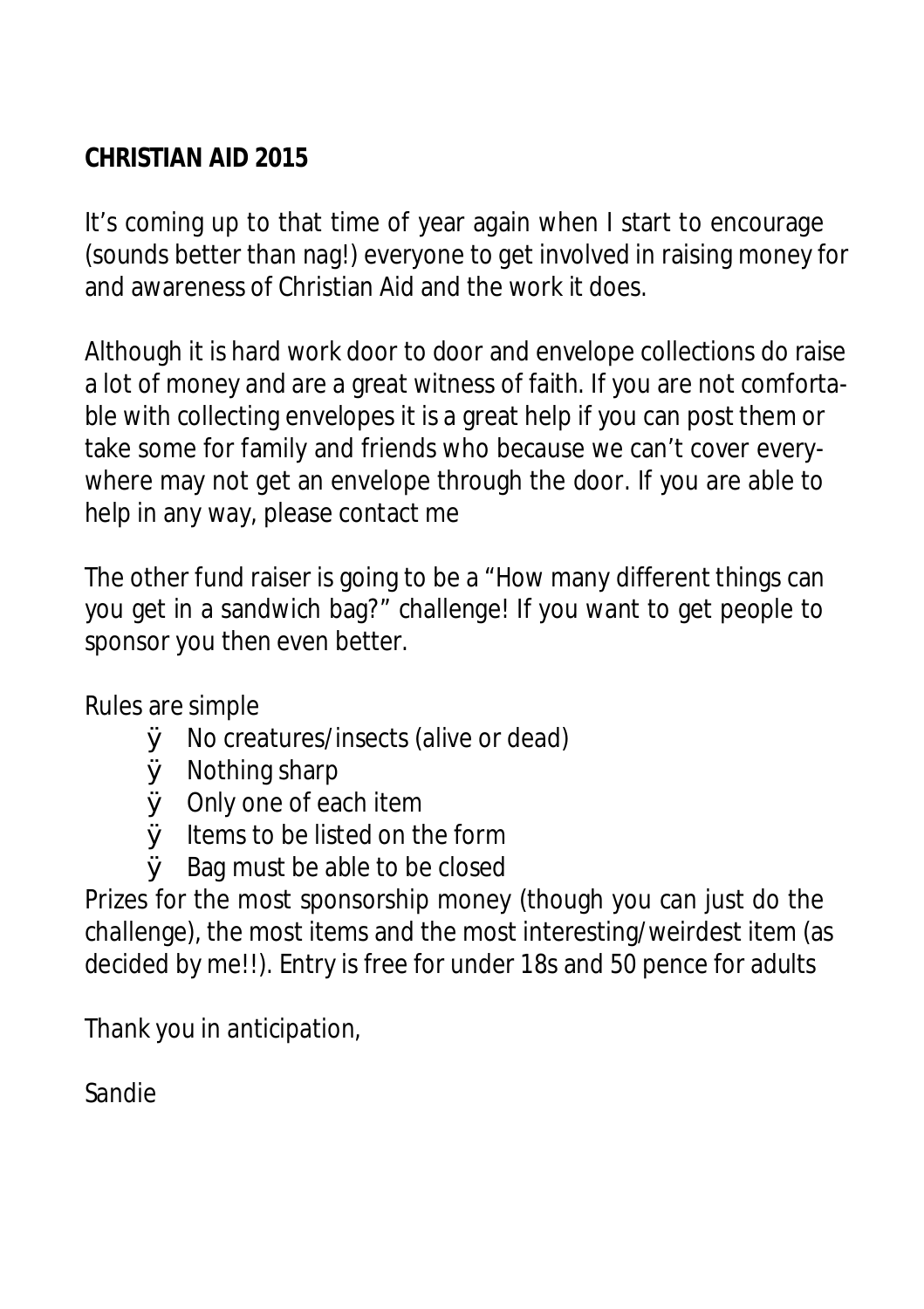#### **Deepening Discipleship and Faith**

The following event is arranged by the circuit leadership team to encourage growth and development in our discipleship and is open to all.

#### **Walk Through the New Testament** Saturday 17<sup>th</sup> October 9:30am to 4:30pm

**At Zetland Park Methodist Church**

#### **Church Council** Tuesday 31<sup>st</sup> March 7pm

**General Church Meeting**

Sunday 3rd May **New stewards are needed.** Watch out for the steward nomination papers in the Foyer.

### **Circuit outing to the Keswick Convention**

A coach will be leaving for the Keswick Convention on Friday July  $17<sup>th</sup>$  picking up at Guisborough, Saltburn, Marske and Redcar starting at 7 am, to arrive in time for the 11:15 session. The speaker will be John Risbridger

There will be time in Keswick after, for lunch and a wander round,

leaving at 4.30 pm. The cost if the coach is full will be £15.

Please ring (in the first instance) Ann Woodhouse 01642 473735 with name(s) and pick up point. A deposit of £5 nonreturnable will be required to confirm booking.

#### **If anyone is interested in going on this trip there are only seven seats remaining; so do book now with Ann.**

After the morning service on 26th April there will be drinks and cakes so that we can say **farewell to Mike and Janet Clark** who will shortly be leaving us.